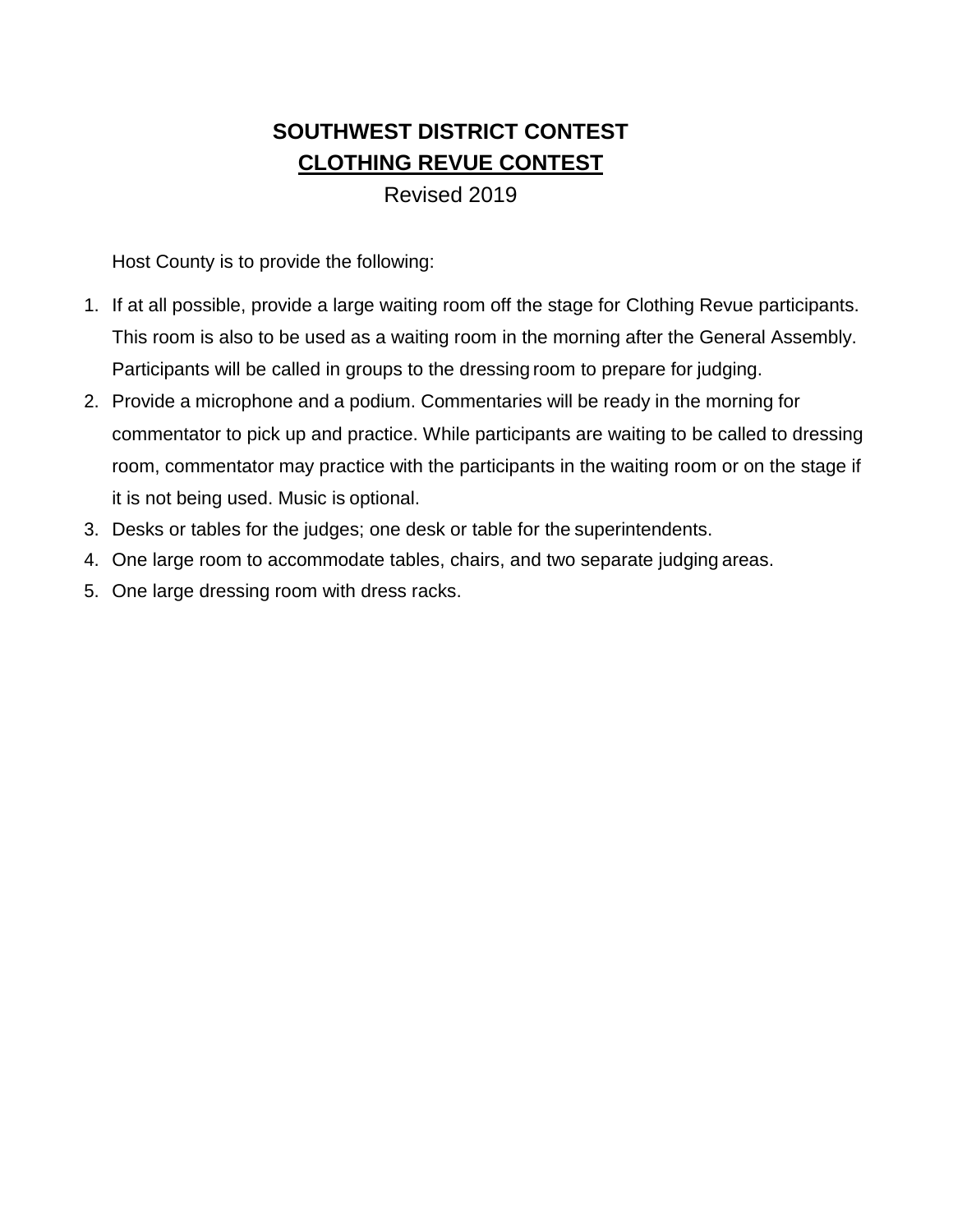### **Helpful Pre-Evaluations Tips to Assist Members Prepare for County and District Contest**

Pointer for Evaluations with 4-H Members

Evaluations are an important but often neglected part of the 4-H clothing program. Here are some pointers designed to assist you in planning and evaluating the clothing project with your 4-H club member. The first section gives suggestions for conducting an evaluation discussion with a 4-H clothing member. These pointers are designed to assist 4-H clothing leaders in planning and evaluating clothing projects with 4-H club members.

Pointers for Evaluating with 4-H Clothing Members

If the leader works with the member throughout the project in planning, accomplishing, and evaluating the 4-H member, the 4-H member will have a good idea at the end of the project of how successfully the plan has worked. Evaluations should be a continuous process that takes place all during the project as each step is accomplished. In this way, evaluation is a tool which helps the member learn as the project progresses. This is not true if the evaluation is done only after the project is compete.

The following suggestions may help the leader in conducting meaningful evaluation discussions with clothing members.

- 1. Try to choose pleasant surroundings that are free from noise and interruptions.
- 2. Help the members feel at ease by greeting each one warmly and conversing in a friendly manner.
- 3. Begin and end the evaluation with a positive approach- that is, find something about the project that is successful and compliment the member.
- 4. Get the 4-H member to talk about the project.
- 5. Find out how the 4-H member feels about the project. Where does the 4-H member feel success or limited success in the project?
- 6. Try not to talk at the 4-H member, but with the member. Lead the 4-H member into discovering where the project has been successful or unsuccessful.
- 7. Help the 4-H member discover what could be done to improve the project. You might besurprised to learn that the 4-H member has some excellent ideas for improving on the work that was done.
- 8. Try to have an open mind about methods and techniques. Don't consider only one technique or method as being acceptable.
- 9. Consider individual capabilities when deciding on the results of a project. Guard against accepting everything as being successful. When you think the 4-H member could improve upon the work, explain how.
- 10. Consider the use for which garments are intended in evaluating construction techniques and selection of pattern, fabric, trimming, and accessories.
- 11. Help the 4-H member to feel pride and accomplishment in project work.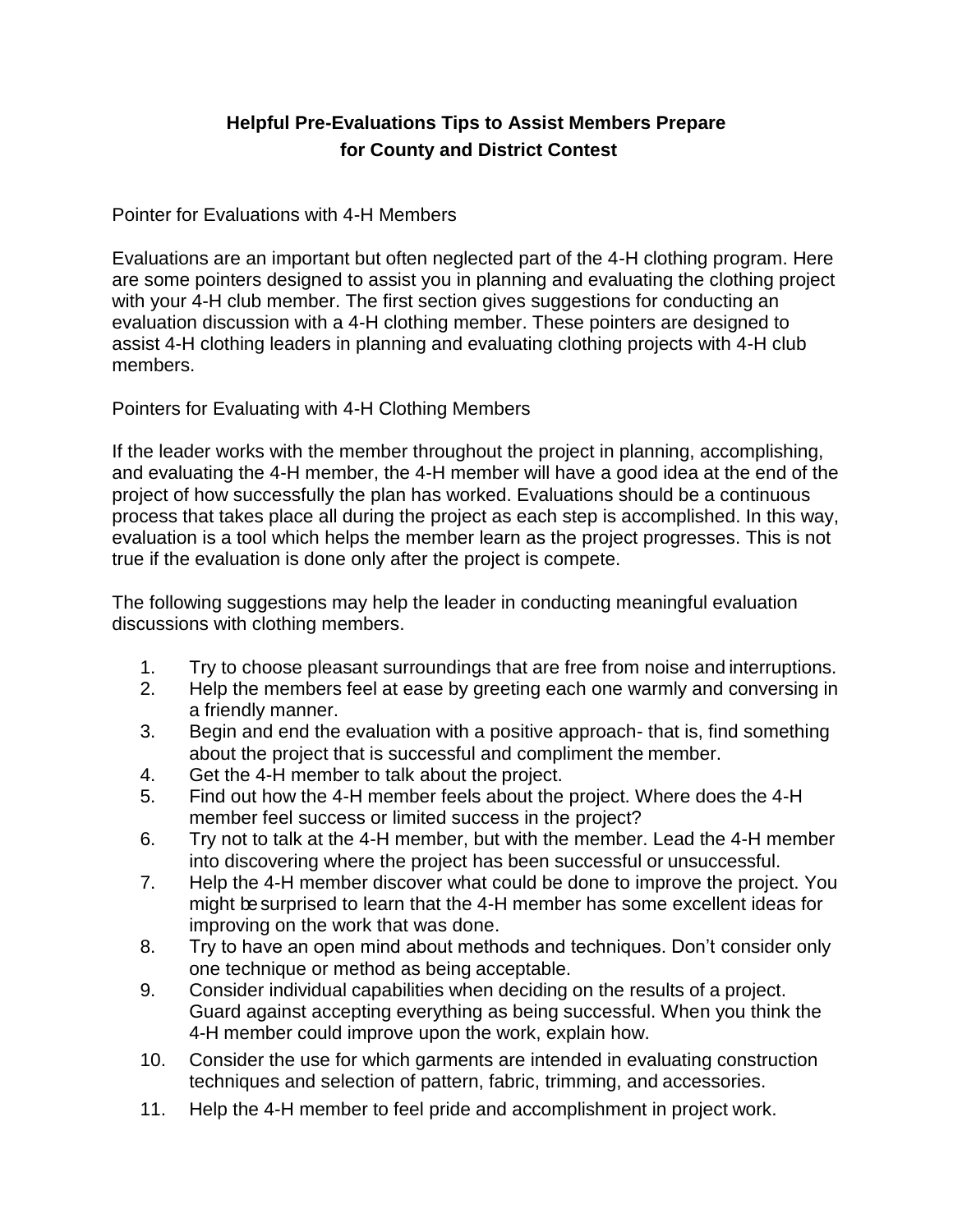- 12. Try to inspire the 4-H member for future work. Help the member learn to analyze work and plan so that each project will be more successful than past experiences.
- 13. Remember that the development and growth of the member is a result of working with the project, and is more important than the methods used or the results achieved in the project.
- 14. Try not to be concerned as much with small details as you are with the project as a whole in relation to each individual member.
- 15. Remember to be a good listener and be interested in why the member did what was done. You many even learn something new.
- 16. Allow time during the discussion for the 4-H member to ask you questions.

The following questions may include some that a leader would use in an evaluation session with a 4-H clothing member.

- 1. Why did you take this project?
- 2. What did you think you might learn in this project?
- 3. How much experience did you have before you started this project?
- 4. What did you like most about the project?
- 5. What did you like least about the project?
- 6. What did you do for the first time in this project?
- 7. Who helped you decide what your project would be?
- 8. Where did you get help?
- 9. What new things did you learn?
- 10. How will you use what you learned?
- 11. What would you like to learn next?
- 12. If you were to do the project again, would you do anything different?
- 13. How do you feel your project could be improved?
- 14. Did your project turn out as you planned? If not how did it differ?
- 15. How does this garment fit in with other garments in your wardrobe?
- 16. Where do you plan to wear this garment?
- 17. What accessories are you planning or what accessories do you already have to wear with this garment?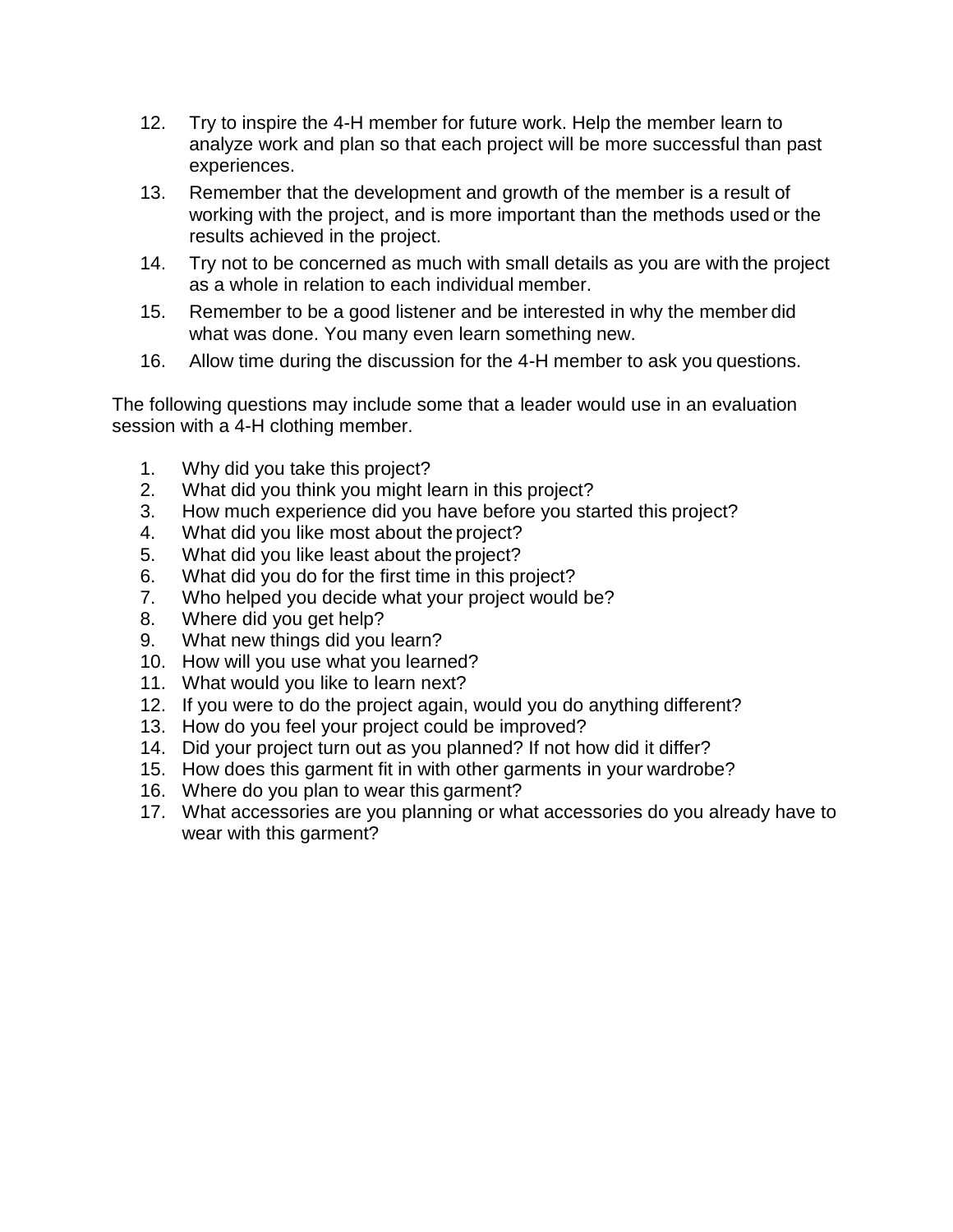# **4-H Clothing Revue Project Requirements**

### **(Based on the 4-H Project Books and State 4-H Guidelines)**

| Sew Much Fun - Sewing I       |                                                                                                                                                                                                                                                                                                                                                                       |
|-------------------------------|-----------------------------------------------------------------------------------------------------------------------------------------------------------------------------------------------------------------------------------------------------------------------------------------------------------------------------------------------------------------------|
| Simple Gathered Skirt         | The skirt may be slim, full, long, or used as a Swimsuit Cover-up.                                                                                                                                                                                                                                                                                                    |
|                               | Project Book page 38: The skirt you enter at count contest, your counties<br>Achievement Day or Fair must be made according to the following instructions. Page<br>48: if you are making another skirt for fun, changes or decorations may be added.<br>Therefore, no trim, pockets, decorative stitching, fringing or other decoration may be<br>added to the skirt. |
|                               | Machine Stitch the hem.                                                                                                                                                                                                                                                                                                                                               |
|                               | Boys may choose to make simple shorts with a gathered waist (not trim or<br>pockets) to enter in place of the skirt. Please use the Sewing II X-citing Pants<br>pattern or store bought pattern.                                                                                                                                                                      |
| Quick & Easy Tote             | Follow the directions completely. Handles must be made from fabric as directed.<br>The handles may not be made from ribbon, webbing, bias tape, etc.                                                                                                                                                                                                                  |
|                               | As suggested in the project, decoration may be added to the members' tote bag, but<br>the decoration may not cover up any of the techniques you will be judged on. Machine<br>Embroidery is acceptable as long as the stitching was done by the member and not<br>commercially.                                                                                       |
| Sew Much More Fun - Sewing II |                                                                                                                                                                                                                                                                                                                                                                       |
| Handy Dandy Apron             | Project 2, page 47                                                                                                                                                                                                                                                                                                                                                    |
|                               | Follow the directions completely. Page 50 – All straps and ties must be fabric, not<br>ribbon or other precut ties. The member must use the pattern provided.                                                                                                                                                                                                         |
|                               | The apron may not be embellished with trim, buttons, embroidery or other add-<br>ons that will detract from the apron.                                                                                                                                                                                                                                                |
|                               | The hem must be hand stitched using the blind hemstitch. (page59)                                                                                                                                                                                                                                                                                                     |
| X-citing Pants or Shorts      | Project 2, page 63                                                                                                                                                                                                                                                                                                                                                    |
|                               | Follow the directions completely. The youth may exhibit pants or shorts. The<br>member must use the pattern provided to complete the project.                                                                                                                                                                                                                         |
|                               | The hem must be hand stitched using the blind hemstitch.                                                                                                                                                                                                                                                                                                              |
|                               | The member may add trim/decoration to the hem in the project, no buttons or other add-<br>ons that will detract from the garment are allowed. The trim/decoration may not cover<br>any of the techniques you will be judged on.                                                                                                                                       |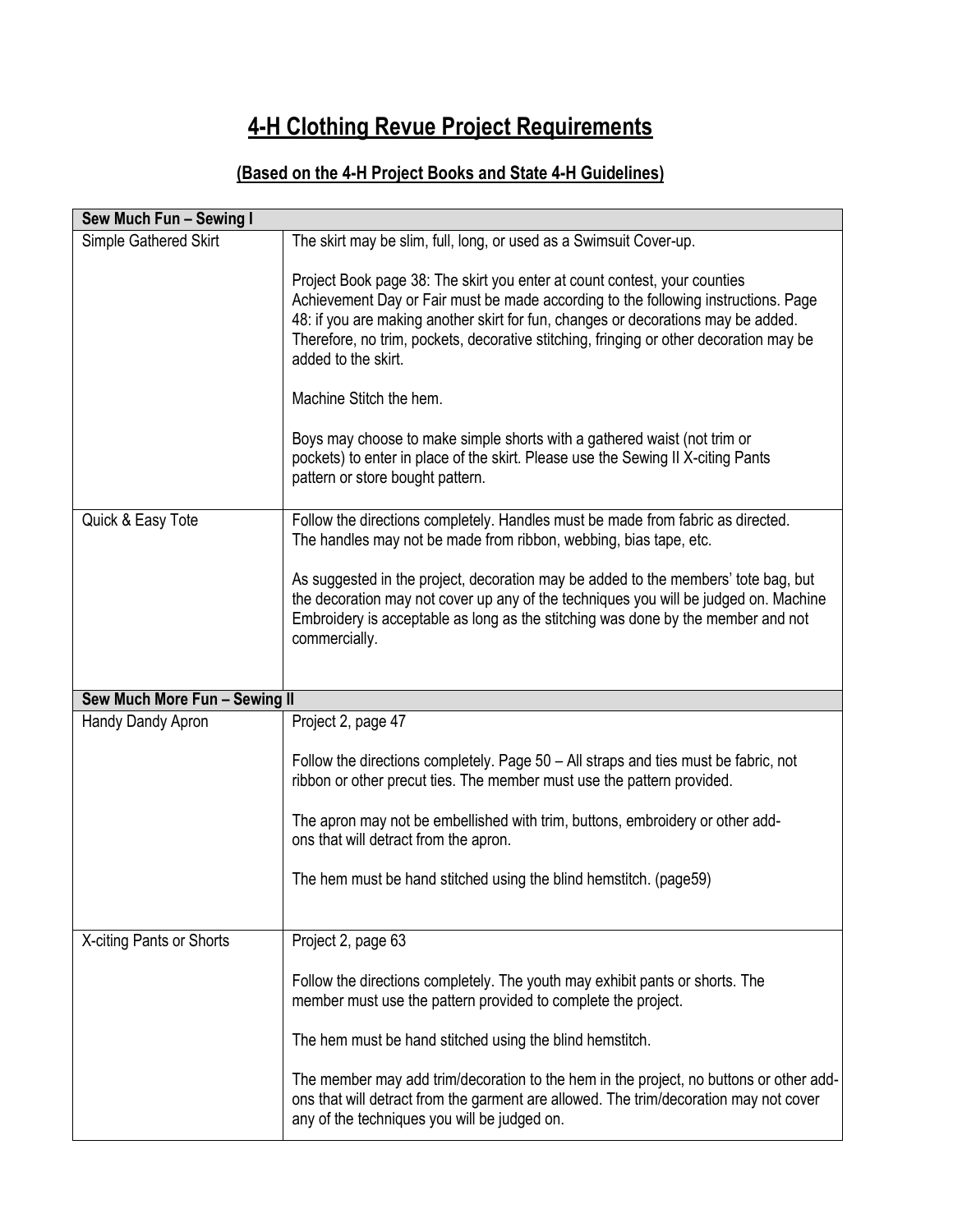| X-tra Special Shirt                           | Project 2, page 71                                                                                                                                                                                                                                                                                                                                                                                                                    |
|-----------------------------------------------|---------------------------------------------------------------------------------------------------------------------------------------------------------------------------------------------------------------------------------------------------------------------------------------------------------------------------------------------------------------------------------------------------------------------------------------|
|                                               | Follow the directions completely. Complete all reinforcements and seam<br>allowances as directed. The member must use the pattern provided.                                                                                                                                                                                                                                                                                           |
|                                               | The hem must be hand stitched using the blind hemstitch.                                                                                                                                                                                                                                                                                                                                                                              |
|                                               | The member may add tri/decoration to the project, no buttons or other add-ons that<br>will detract from the garment are allowed. The trim/decoration may not cover any of<br>the techniques you will be judged on.                                                                                                                                                                                                                    |
| Mix & Match I                                 |                                                                                                                                                                                                                                                                                                                                                                                                                                       |
| 2 Piece Outfit of Woven<br>Fabric             | This project DOES NOT INCLUDE A ZIPPER.                                                                                                                                                                                                                                                                                                                                                                                               |
|                                               | The two (2) piece outfit, from a pattern of the members choosing, must include three<br>(3) of the following:<br>Collar without band<br><b>Faced Neckline</b><br><b>Button &amp; Buttonholes</b>                                                                                                                                                                                                                                      |
|                                               | Pockets                                                                                                                                                                                                                                                                                                                                                                                                                               |
|                                               | Interfacing in front placket or collar or facing                                                                                                                                                                                                                                                                                                                                                                                      |
|                                               | Youth are expected to follow the pattern guide when constructing the garment.<br>However, when there is a question on how to complete a specific technique, the<br>member is asked to complete the sewing technique using the instructions in their Mix&<br>Match I project book. The techniques are:<br>Stay Stitching, Darts, Gathers, Collars, Pockets, Sleeves, Facings,<br>Reinforcing Seams, Heming and Button and Buttonholes. |
|                                               | Pattern MUST be turned in with the garment for construction judging.                                                                                                                                                                                                                                                                                                                                                                  |
| Mix & Match II                                |                                                                                                                                                                                                                                                                                                                                                                                                                                       |
| 2 to 3 Piece Outfit of<br><b>Woven Fabric</b> | This project must include a Lapped or Centered Zipper. One garment must include a<br>lapped/centered zipper - any zipper technique is acceptable as long as at least on<br>garment has a zipper.                                                                                                                                                                                                                                      |
|                                               | The two (2) or three (3) piece outfit, from a pattern of the members<br>choosing, must include at least two (2) of the following:<br>Set-in Sleeves<br>$\omega_{\rm{max}}$                                                                                                                                                                                                                                                            |
|                                               | Attached Waistband or Seamed Waistline<br>Sleeve Band and Continuous Placket<br>- Pleats/Gathers<br>Darts                                                                                                                                                                                                                                                                                                                             |
|                                               | Youth are expected to follow the pattern guide when constructing the garment. However,<br>when there is a question on how to complete a specific technique, the member is asked to<br>complete the sewing technique using the instructions in their Mix & Match II project book.<br>The techniques are:                                                                                                                               |
|                                               | Stay Stitching, Sewing and Pressing Curved Seams, Zippers, Pleats, Hems, Sleeve<br>Finishes and Bands.                                                                                                                                                                                                                                                                                                                                |
|                                               | Pattern MUST be turned in with the garment for construction judging.                                                                                                                                                                                                                                                                                                                                                                  |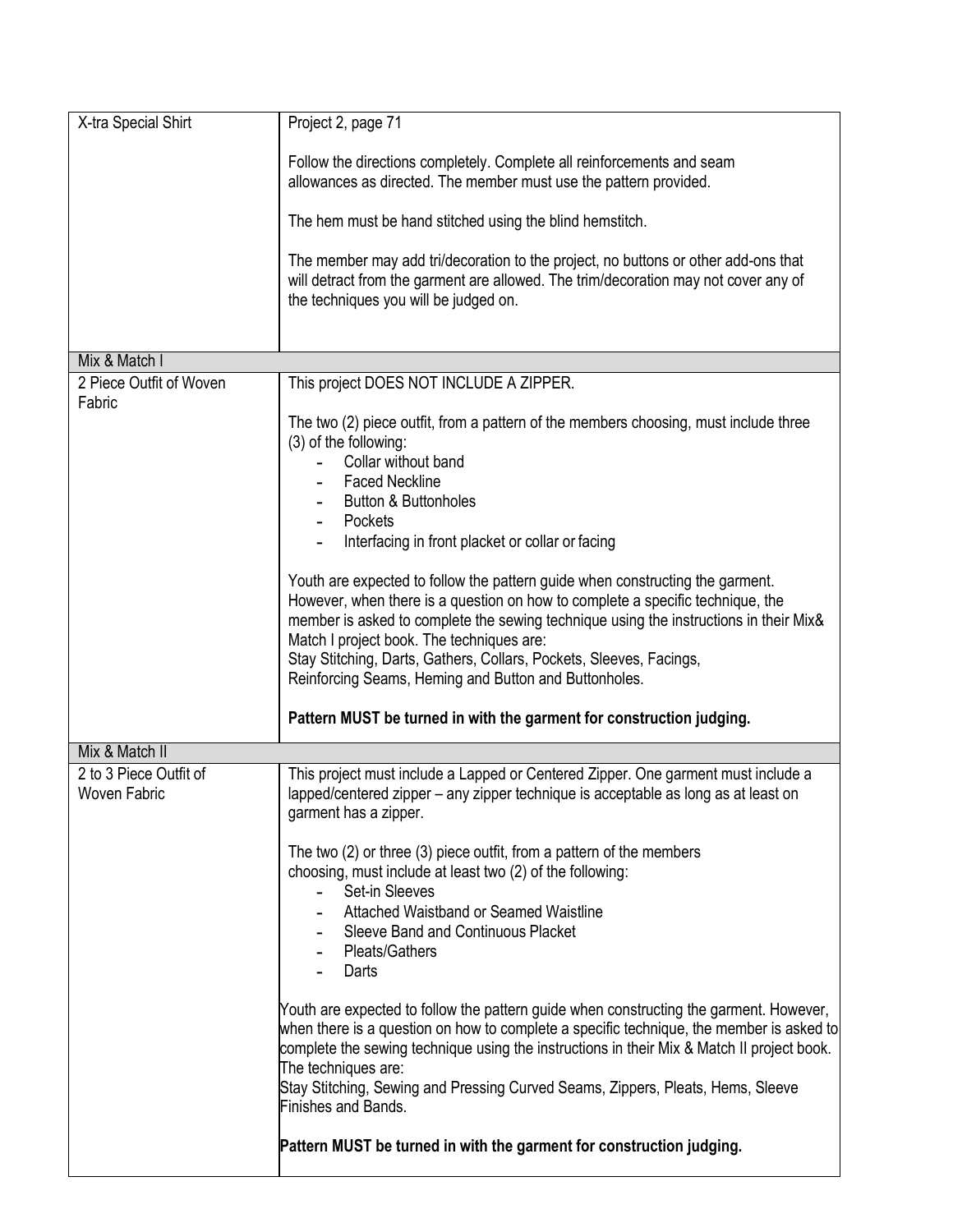| Sew N Go          |                                                                                                                                                                                                                     |
|-------------------|---------------------------------------------------------------------------------------------------------------------------------------------------------------------------------------------------------------------|
| <b>Quick Sack</b> | The sack must be made of heavy weight, firmly woven washable fabric.                                                                                                                                                |
|                   | The drawstring may be made of shoelace, Grosgrain Ribbon, Or Nylon Cord                                                                                                                                             |
|                   | The stripe must be made of fabric and cut using the provided<br>measurements.                                                                                                                                       |
|                   | Trim/Decoration may be added, but may not cover up any of the techniques<br>the member will be judged on. Machine Embroidery is acceptable as long<br>as the stitching was done by the member and not commercially. |
| Handy Duffle      | The sack must be made of medium to heavy weight, firmly woven<br>washable fabric.                                                                                                                                   |
|                   | The straps may be of webbing, grosgrain ribbon, or durable braid.                                                                                                                                                   |
|                   | The stripe must be made of fabric and cut using the provided<br>measurements.                                                                                                                                       |
|                   | Trim/Decoration may be added, but may not cover up any of the techniques<br>the member will be judged on. Machine Embroidery is acceptable as long<br>as the stitching was done by the member and not commercially. |
| Super Duffle      | The sack must be made of medium to heavy weight, firmly woven<br>washable fabric.                                                                                                                                   |
|                   | The straps may be of webbing, grosgrain ribbon, or durable braid.                                                                                                                                                   |
|                   | The stripe must be made of fabric and cut using the provided<br>measurements.                                                                                                                                       |
|                   | Trim/Decoration may be added, but may not cover up any of the techniques the<br>member will be judged on. Machine Embroidery is acceptable as long as the<br>stitching was done by the member and not commercially. |
| Jumbo Garment Bag | The sack must be made of medium to heavy weight, firmly woven<br>washable fabric.                                                                                                                                   |
|                   | The straps may be of webbing, grosgrain ribbon, or durable braid.                                                                                                                                                   |
|                   | The stripe must be made of fabric and cut using the provided<br>measurements.                                                                                                                                       |
|                   | Trim/Decoration may be added, but may not cover up any of the techniques<br>the member will be judged on. Machine Embroidery is acceptable as long<br>as the stitching was done by the member and not commercially. |
|                   |                                                                                                                                                                                                                     |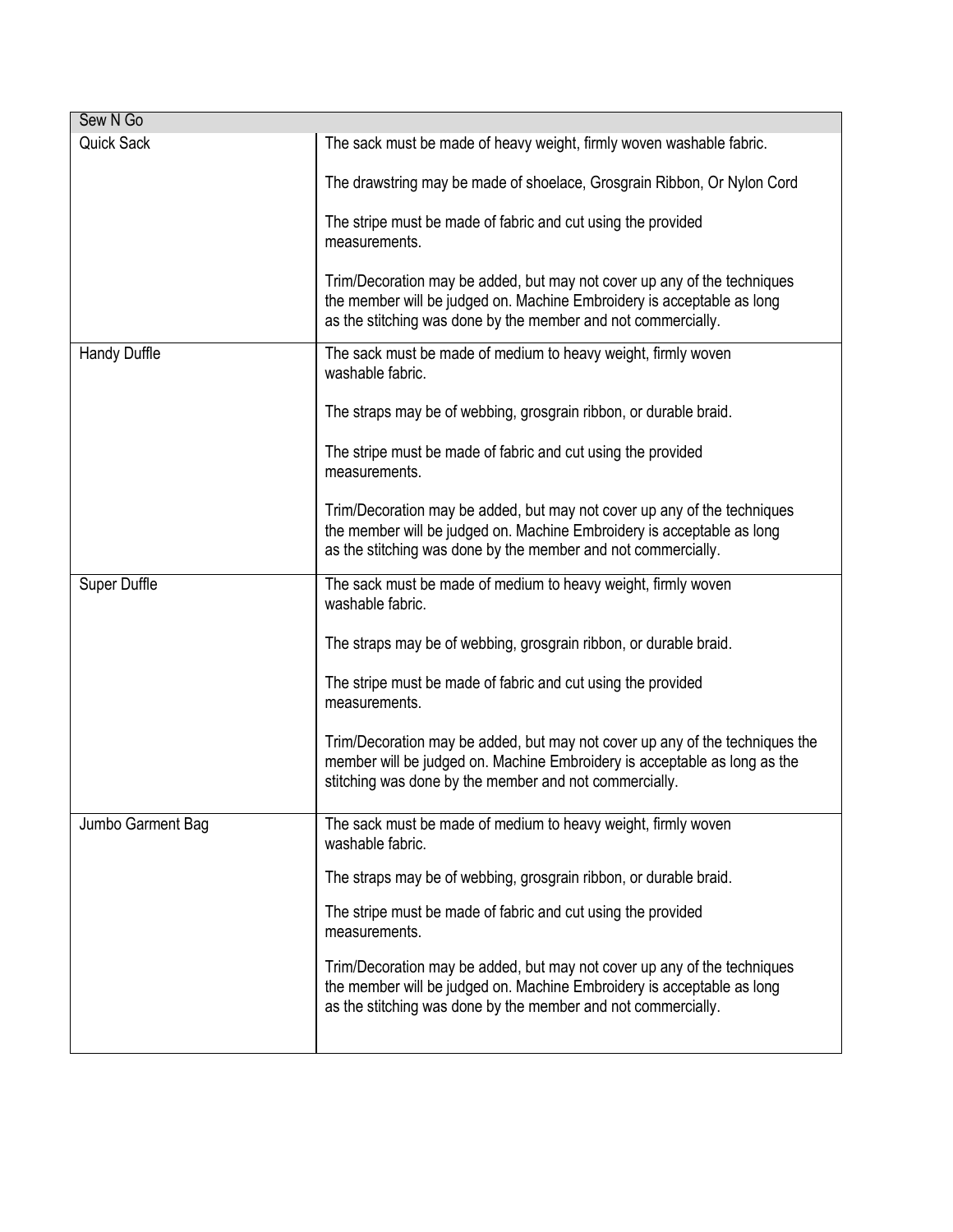| <b>Serger Sewing</b>                                                           |                                                                                                                                                                                                                                                                                                                                                                                                                                                                                                                                                                                                                                     |  |  |
|--------------------------------------------------------------------------------|-------------------------------------------------------------------------------------------------------------------------------------------------------------------------------------------------------------------------------------------------------------------------------------------------------------------------------------------------------------------------------------------------------------------------------------------------------------------------------------------------------------------------------------------------------------------------------------------------------------------------------------|--|--|
| Tote Bag, T-Shirt, Running<br>Shorts, T-Shirt Dress, Fringed<br>Skirt & Shawl. | Youth are expected to construct an item based on the project book<br>guidelines and / or pattern guide.                                                                                                                                                                                                                                                                                                                                                                                                                                                                                                                             |  |  |
|                                                                                | The project must have some serger construction and not just serger seam<br>finishes.                                                                                                                                                                                                                                                                                                                                                                                                                                                                                                                                                |  |  |
|                                                                                | It is strongly suggested that a copy of the pattern guide be turned in with the<br>garment for construction judging.                                                                                                                                                                                                                                                                                                                                                                                                                                                                                                                |  |  |
| <b>Creative Touches</b>                                                        |                                                                                                                                                                                                                                                                                                                                                                                                                                                                                                                                                                                                                                     |  |  |
|                                                                                | Using the Elements of Design (Color, Balance, Harmony, Texture), the member<br>will redesign a Ready-to-Wear garment. The member is welcome to use the<br>following techniques listed in the project book:<br>Applique (Satin Stitch, Invisible Open ZigZag, or Blanket Stitch)<br><b>Buttons</b><br>Decorative Trims (Braid, Rick Rack, Lace, Ribbon, Doilies, Cording,<br>etc.)<br><b>Prairie Points</b><br>Yo-Yo's<br>Embroidery (Traditional Hand Embroidery, Silk Ribbon<br>Embroidery)<br><b>Fabric Painting</b><br>Machine Embroidery is acceptable as long as the stitching was done by the<br>member and not commercially. |  |  |
| Let's Make a T-Shirt                                                           |                                                                                                                                                                                                                                                                                                                                                                                                                                                                                                                                                                                                                                     |  |  |
|                                                                                | The member will construct a collarless T-Shirt, of single knit fabric, from a pattern<br>of their choosing. The pattern must include the following features:<br>A rounded neckline<br>Set In Sleeves<br><b>Center Front and Center Back</b><br>Yoke and /or Pockets                                                                                                                                                                                                                                                                                                                                                                 |  |  |
|                                                                                | The T-Shirt may not be embellished with trim, buttons, embroidery or other add-ons<br>that will detract from the T-Shirt.                                                                                                                                                                                                                                                                                                                                                                                                                                                                                                           |  |  |
|                                                                                | Pattern MUST be turned in with the garment for construction judging.                                                                                                                                                                                                                                                                                                                                                                                                                                                                                                                                                                |  |  |
| Quilting                                                                       |                                                                                                                                                                                                                                                                                                                                                                                                                                                                                                                                                                                                                                     |  |  |
|                                                                                | Youth are expected to construct an item based on the project book<br>guidelines and / or pattern guide.                                                                                                                                                                                                                                                                                                                                                                                                                                                                                                                             |  |  |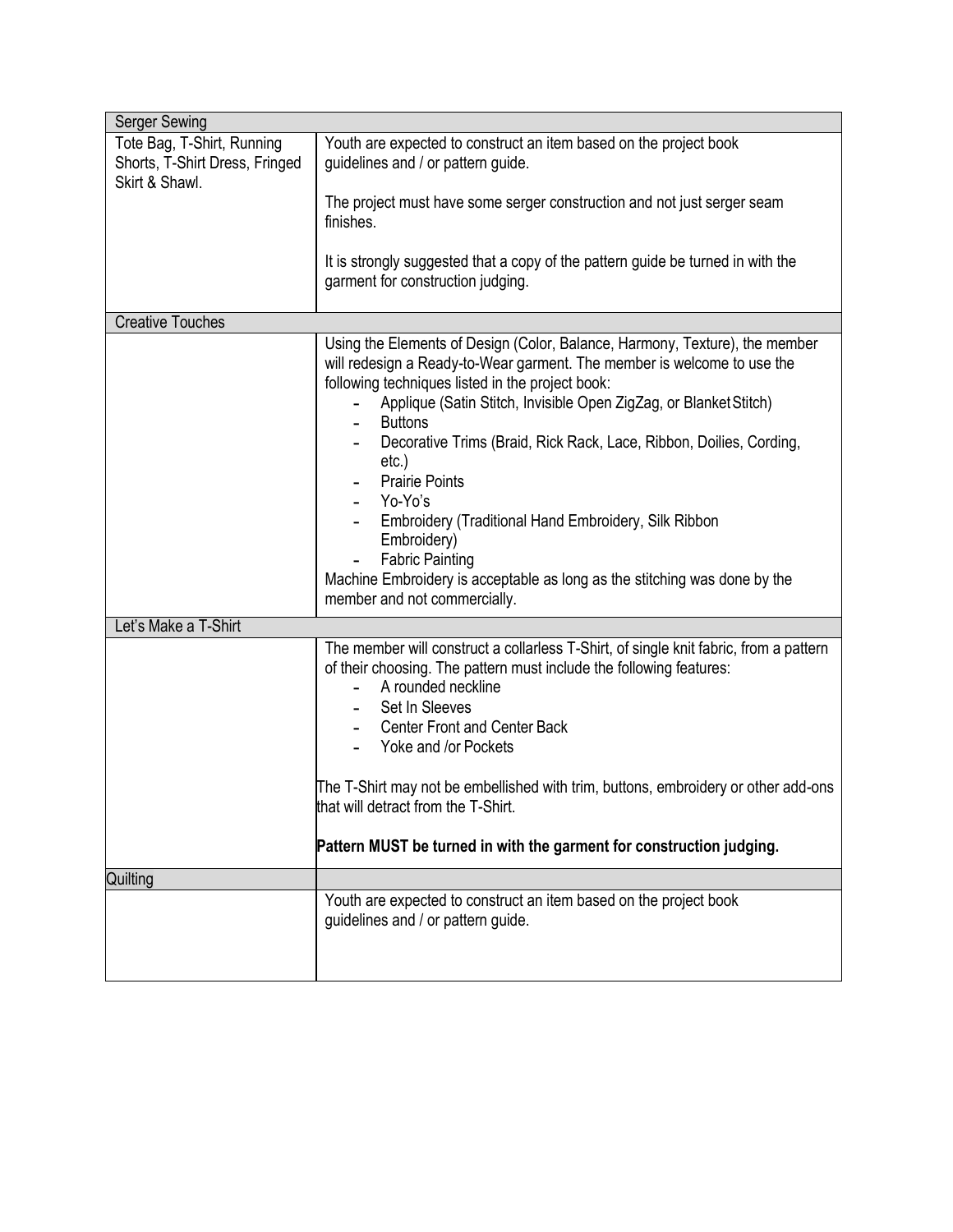### **General Guidelines for all Clothing/ Sewing Project**

- Although many of the sewing projects include other projects, only the project above will be considered for the Clothing Revue Contest at the Southwestern 4-H District Contest.
- All projects will have the appropriate seam finishes for the fabric and projects. As defined in Sewing I the following seam finishes will be acceptable:
	- $\circ$  Edge Stitch: stitch a straight stitch  $\frac{1}{4}$ " from the raw edge.
	- $\circ$  Stitch and Pink: stitch  $\frac{1}{4}$ " from the raw edge, and then pink the raw edge 1/8"from the edge.
	- o Zig Zag Stitch: stitch close to the raw edge using a zigzag stitch.
	- $\circ$  Serge Edge: serge the raw edge of the fabric with a three (3) or four (4) thread serged overlock.
	- $\circ$  Turn and Stitch: Turn the raw edge under (wrong sides together)  $\frac{1}{4}$ . Stitch a straight stitch along the folded edge.
	- Projects that do not follow the project directions and / or guidelines will be judged accordingly. These projects may be disqualified or receive a low placing.

### **OTHER IMPORTANT INFORMATION:**

- 1. Please fill out form 200 C-5, the 4-H Clothing Revue Information Sheet, and turn it into your Home Economist or 4-H agent prior to District Contest and do not forget to attach swatchesof fabrics used.
- 2. Give a typed commentary to your Home Economist or 4-H Agent prior to District Contest. Besides your NAME and the PROJECT YOU MADE, things you might want to mention include:
	- a. Age
	- b. Grade
	- c. School
	- d. Hobbies
	- e. Other 4-H projects/activities
	- f. Why you chose the outfit you did
	- g. What you will wear your outfit to
	- h. An interesting experience while making it, and so on.

Be creative and have fun with it. You should also ready your commentary aloud before turning it in to make sure that it sounds good.

3. If you are doing Mix and Match I or Mix and Match II, please do not forget to attach thepattern you used to your outfit. Make sure and put your name and county on it. Without your pattern, the judges have no guidelines to judge your project on and you will be disqualified.